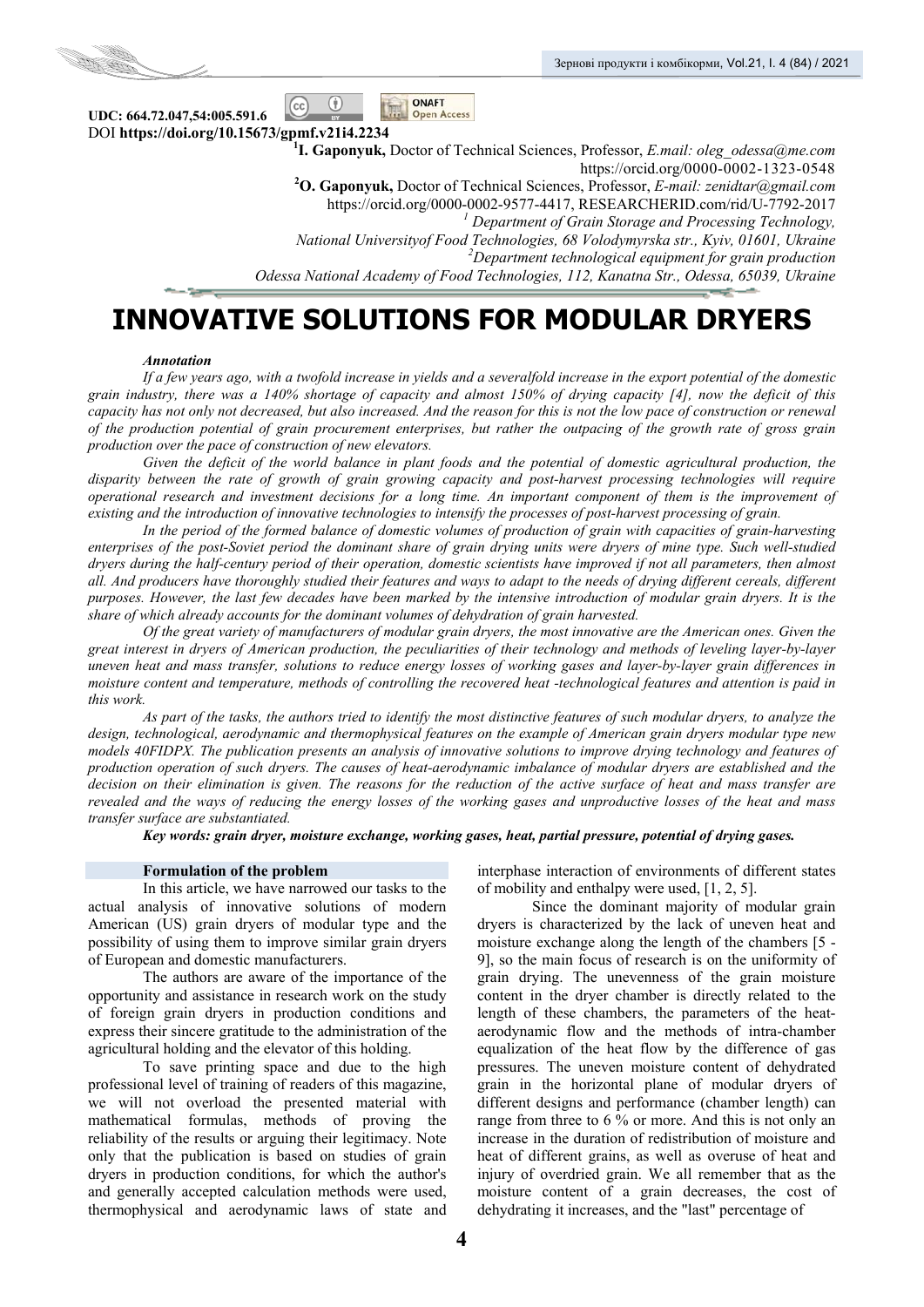

 **Fig. 1. Appearance of a metal-collecting elevator with a conical roof of cans.** 

dried moisture is several times harder to remove than the original. And for corn grain, at the speed of drying, the last percentage of dehydration to the critical moisture content is almost four times more energy-intensive than the initial one. Therefore, the thesis of possible equalization of moisture between overdried and underdried grain in containers is economically unjustified.

### **Research results**

In the modular grain dryer of the 40FIDPX model range discussed below, these and other shortcomings have been eliminated. In Fig. 1 shows a general view of the elevator with metal-collecting tanks, Fig. 2 shows the view of the drying and cooling chambers of the dryer model series 40FIDPX. In Fig. 3 aerodynamic regulators of recovered gas flows and in Fig. 4 unloading device of this dryer.

This grain dryer unit consists of the actual heat

and moisture exchange chambers, super-drying screw and drying chain conveyors in accordance with the supply of wet grain to the dryer and unloading dry, mechanical device volume unloading dry grain, four axial fans equipped with dryers , four gaseous fuel burners located at the outlet of the air flow from each fan to the drying chamber, automatic maintenance of specified drying modes and prevention of unusual situations, sensors of grain above the drying chamber, temperature of drying gases and grain,

complete combustion of coolants, structural fasteners and fasteners its technological service, the reinforced concrete stationary base and communication binding.

From the description of the dryer readers have already noted that its main design features include the following:

a) air-blowing machines with burners equipped in them (Fig. 2) are moved to the heat exchange chamber;

b) to control the amount of recovered heat and aerodynamic pressure, the grain cooling chamber is equipped with devices for heat recovery (Fig. 3);

c) for the redistribution of heat and moisture in the layers of grain,  $\neg$  in the upper part of the drying chamber are arranged flow channels;

d) to equalize the balance of aerodynamic drag of the dry and wet layer of grain - the thickness of the grain layer of the cooling chamber (set the distance between the sieve surfaces) is set to 0.31 m, and drying - 0.30 m.

e) prevention of uneven gas flow in the horizontal plane is provided by gas supply ducts and burner design.



**Fig. 2. Modular grain dryer: a) drying chamber with fan and burner and b) cooling chamber with aerodynamic air ducts**

g) productivity and uniformity along the length of the dry grain unloading chamber is provided by sectional bulk unloaders (Fig. 4);

h) reduction of intracapillary resistance to moisture diffusion in the grain body is achieved by redistribution of moisture and temperature in its layers. To do this, the sieve surface of the drying chamber with a height of 0.8 m was replaced with a metal screen to prevent the supply of drying gases. Such a reduction in the active surface will not affect the productivity of the dryer, but the quality of drying (elimination of injury to thermolabile components of the periphery of the grain body) and the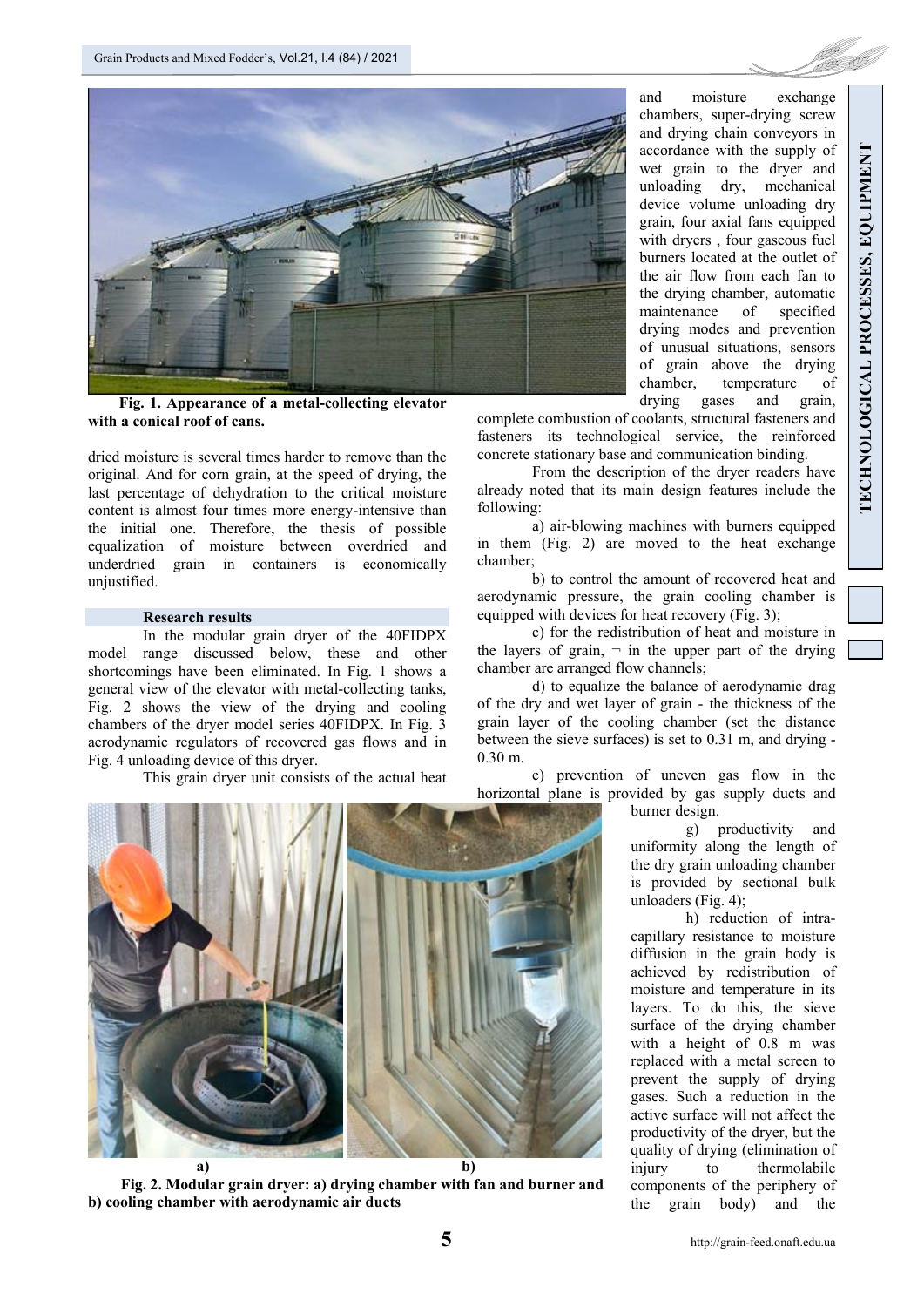

**Fig. 3. Aerodynamic devices for control of heat recovery processes: 1 – cooling chamber, 2 – aerodynamic devices, 3 – mechanisms of grain unloading** 

reduction of specific heat consumption is clearly the same. Similar solutions, including the authors, were successfully tested on a bench at different dehydration rates 15 years ago. And later their importance in production testing of modernization of the paired drying complex DSP-32 was proved by additional reduction of moisture to 3% for corn grain with simultaneous reduction of its fracturing from 17 to 5% [4]. That is why they deserve attention.

The surface area of heat and mass transfer chambers is important for controlling the amount of heat flux of heat-sensitive bodies to which the grain belongs. That is why the productivity of the dryer and the quality of drying depend on its area. The surface area of the drying chamber of the dryer is 231 m2 and the cooling 72 m2. This ratio of chamber sizes (3.2: 1) for drying speeds with drying gas temperatures up to  $+110$  °C is critical, especially for late cereals. The dispersion of the drying and cooling zones further aggravates the grain cooling regime by the presence of inflow windows of the cooling chamber. Therefore, based on the heat balance of different chambers and aerodynamic features of the dryer, it would be advisable to increase the size of the grain cooling chamber by 35% relative to the total area.

Control of the share of recovered heat and aerodynamic resistance to the flow of working gases in the dryer for different environmental parameters and grain provide inflow windows (Fig. 3), evenly spaced on both sides of the cooling chamber. Flow windows are an important feature of the design of this model of dryer. They can significantly affect both the kinetics and heat energy of drying. By opening the windows we thereby, on the one hand, reduce the share of recovered heat (negative side effect) and moisture content of exhaust gases (positive effect), and on the other hand, reducing aerodynamic drag, increase the flow of working gases in the drying chamber, improve layer homogeneity grains of mass and heat exchange and we intensify interphase heat and moisture exchange in the drying chamber (positive effect). However, due to the insufficient size of the grain



**Fig. 4. Mechanism of grain unloading: 1-volume grain unloader, 2-scraper conveyor** 

cooling chamber, the expediency of their use is contradictory.

An important parameter of the dryer to influence the efficiency of the potential of drying gases and, accordingly, the specific heat consumption is the thickness of the grain layer. The thickness of the grain layer in the inter-chamber space of the dryer varies from 0.310 m, cooling zone, to 0.300 m drying. The difference in the thickness of the grain layer of different chambers, in our opinion, is due to the different aerodynamic drag of wet (larger) and dry (smaller) grain. This is half the thickness of most domestic models of dryers [4, 5]. It should be noted that the greater the thickness of the layer provides, on the one hand, a longer trajectory and duration of the working gases in the grain environment, and hence their greater filling with moisture. That is, the potential of the working gases is better used and this is good. However, this reduces the uniformity of temperature and moisture content of grains in the grain layer, increases the aerodynamic drag of the grain layer and at the same time reduces the moisture absorption capacity of working gases (in the case of pressurized working gases, as in our version of the grain dryer). supersaturation with moisture [5]. And in the future, with the cooling of the gases on the periphery of the grain layer, vapor condensation may even occur, especially in the upper part of the drying chamber. This is actually the case for most grain dryers of various models, including mine [3, 5].

Design features of the dryer provide its technological and heat-aerodynamic differences. Of which it should be noted:

- combined method of supply of working gases: drying zone - under injection, cooling - under vacuum;

minimized heat loss from heating the dryer structure;

minimum aerodynamic losses on the movement of working gases;

- aligned field of layered heat and moisture exchange in the horizontal plane of the dryer chambers;

- eliminated the uneven heat and moisture along the length of the chambers;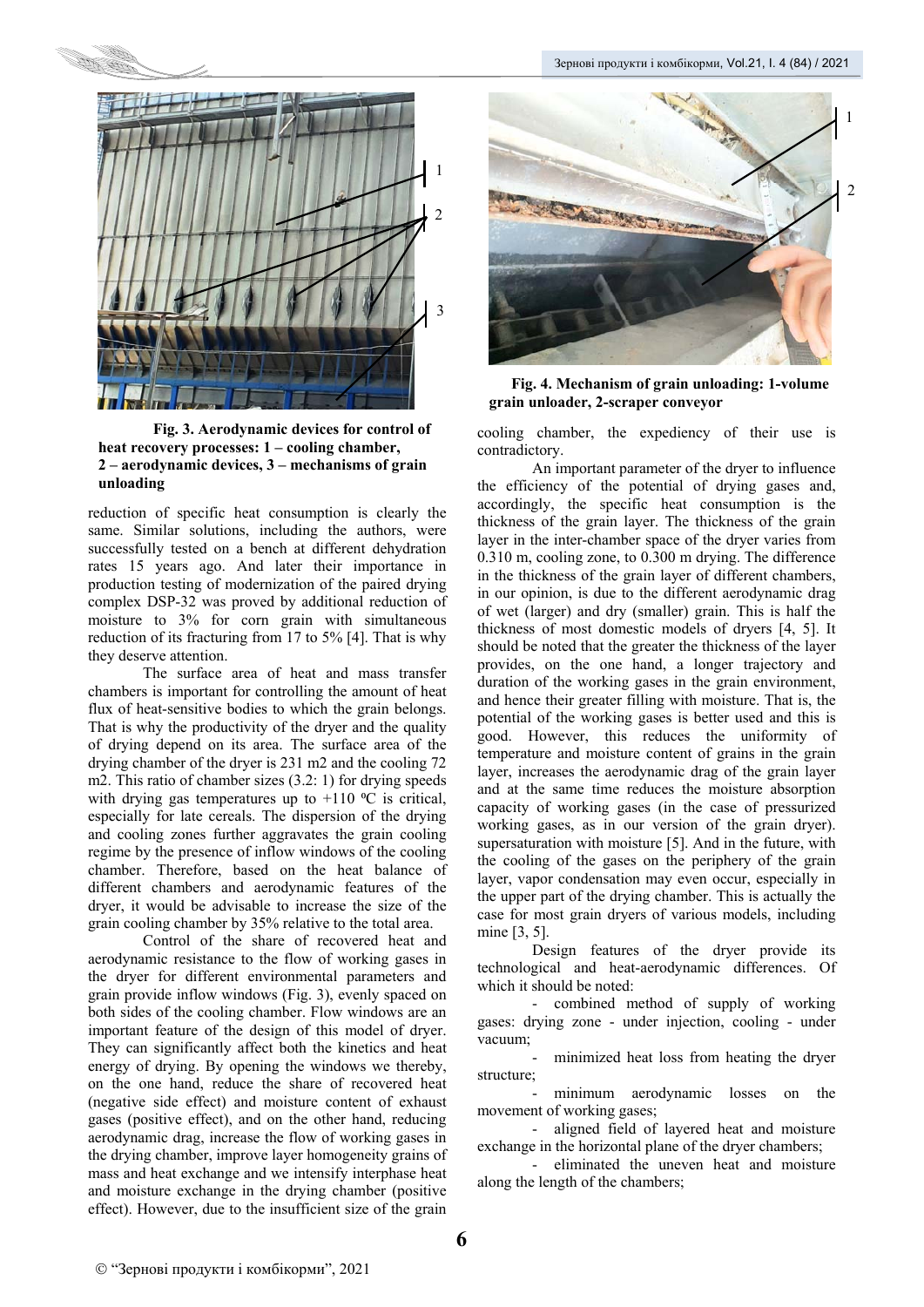





- increased the driving potential of the working gases with a variable pressure gradient of the working gas flow, which additionally provides moisture up to 2-3%;

the number of blowers was reduced due to the combined use of fan energy to create the pressure difference between the chamber and the environment: injection - drying zone, vacuum - cooling.

The effect of the energy of moisture bonding with the body of the grain is directly related to the productivity of the dryer and the specific heat consumption. This connection can best be observed in the kinetics of grain drying. According to the indicators of energy consumption and dryer productivity for drying grain of different initial moisture, we can approximate the kinetic dependence of energy consumption and improve drying regimes to reduce heat loss by controlling the intracapillary resistance to moisture diffusion. However, different understandings of the planned tone by foreign manufacturers of dryers and domestic technologists complicate this task.

In Fig. 5 we can clearly see the discrepancy between the performance of different units of





measurement. Thus, the productivity of the dryer in the planned tones [1], with increasing energy of the connection of moisture with the body of the grain, decreases (dependence a) Fig. 5). However, in physical tones (dependence b) Fig. 5) it increases.

Simple arithmetic calculations allow us to establish that with a decrease in the initial moisture content of corn grain (W0), the productivity of the dryer in the planned tones decreases by an average of 2.1 pl.t / h ( $\Delta G$  = 2.5% / 1%) for each percentage decrease in grain moisture.

The results of

industrial research on the influence of environmental parameters, drying regimes and the range of dehydration of grain on the productivity of dryers (intensity of interphase heat and mass transfer) are presented in Fig.6. Shown in Fig. 6 dependence proves that with decreasing ambient temperature, the productivity of the dryer may not only not decrease, but also increase due to the reduction of moisture content of environmental gases and the corresponding increase in the potential of working gases. In our case, with a decrease in ambient temperature by  $\Delta t = +11$  °C, the moisture content of environmental gases decreases by  $\Delta d= 7$  g / kgf. and the potential of the working gases increases by so much.

Parameters of the sieve surface of the chambers. With the reduction of the size of the dehydrated body (rapeseed, sorghum, mustard, etc.), reduce the size of the holes in the sieve surface, and with increasing size of such bodies (soybeans, corn) - on the contrary, increase. For sieve surfaces with hole diameters of Ø1.54 mm and Ø 2.1 mm, the living cross section is 26.6 and 23.5%, respectively. This is a lot or a little - can be estimated in comparison with a similar figure for the well-known

> domestic mine grain dryers such as particleboard, for which this figure is four times lower.

> Sometimes, in the practice of drying grains of different sizes (rapeseed - corn), they try to use a "suitable for all crops" universal sieve (Ø1.54 mm). That is, with the smallest size of holes. However, in these circumstances, the increase in aerodynamic drag of sieve surfaces, reduction of fictitious speed of working gases and slowing of layer-by-layer thermal conductivity in<br>dehydrated grain and dehydrated grain and deterioration of interfacial heat and mass transfer are sometimes neglected. This disadvantage is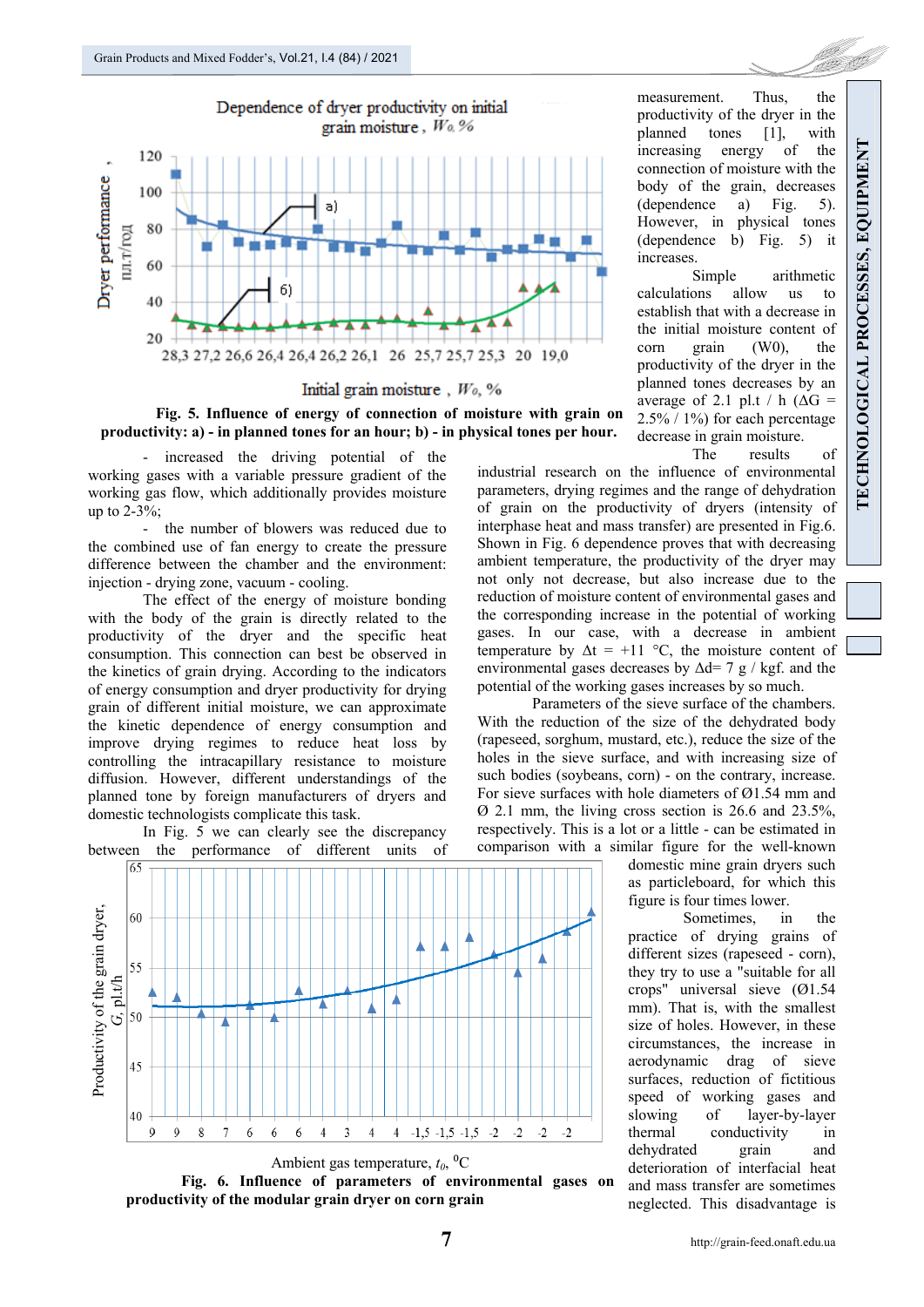

somewhat offset by the reduction of heat flow and productivity of the dryer.

According to the analysis of thermoaerodynamic calculations, we found that by reducing the diameter of the sieve surface from Ø2.54 mm to Ø2.1 mm, living cross section 27%, for grains of sphericity 0.7 - 0.9 and layer thickness 180 - 220 grains, reduction layer-by-layer interphase heat and mass transfer is 19 - 25%. This is quite significant given the corresponding decrease in the productivity of the grain dryer and the layer-by-layer uniformity of dehydration, and hence the increase in grain impurities.

According to the estimated data, it is established that the thermal capacity of the burners of these models significantly (up to 35%) exceeds their passport productivity (nominal and maximum). Most likely, the reserve of thermal power provides for the need to cover the features of the current operation of the dryer and its maintenance in a long grain harvesting period of operation.

### **Conclusions**

1. American (US) chamber grain dryers of the

40FIDPX series have progressive design and technological differences. Among which the presence of:

a) flow channels in the upper part of the drying chamber for mixing grain of different temperature and humidity;

b) zones of redistribution of heat and moisture in the layers of the grain body in the drying chamber;

c) inflow windows in the grain cooling chamber;

d) use of energy of rarefaction of air-blowing machines of the cooling and pressure zone - grain drying;

d) aligned thermal field in the horizontal plane of the dryer chambers;

2. As the ambient temperature decreases, the productivity of the dryers may increase;

3. To build the kinetics of grain drying and improve the operation of foreign dryers, it is advisable to calculate their productivity in the planned tones;

4. It is possible to reduce aerodynamic losses by increase in diameter of apertures of a sieve surface;

6. The size of the "blind zone" of the dryer can be reduced by reducing the coefficient of aerodynamic losses and changing the flow vector of the working gases in the dryer chamber.

### **REFERENCES**

- *1. InstruktsIya po sushInnyu prodovolchogo, kormovogo zerna, nasInnya olIynih kultur ta ekspluatatsIYi zernosusharok. Odesa–KiYiv, 1997. 72.*
- *2. Ostapchuk M.V. Matematichne modelyuvannya na EOM: PIdruchnik / M.V. Ostapchuk, G.M. Stankevich // Odesa: Druk, 2006. 313.*
- *3. O. Gaponyuk. Pravila proektuvannya ta nalagodzhennya aspIratsIynih ustanovok pIdpriEmstv Iz zberIgannya ta pererobki zerna. Norm. dokument / O.I. Gaponyuk, I.I. Gaponyuk– Odesa, «VMV», 2014. 122.*
- *4. I. Gaponyuk. TehnologIya sushInnya kapIlyarno-poristih koloYidnih tIl za spadnimi rezhimami/ NaukovI pratsI NUHT–T.25. 6. K: 2019. 56–65.*
- *5. Stankevich, G. M. Obrobka ta zberIgannya drIbnonasInnEvih olIynih kultur [Tekst] : monografIya / G. M. Stankevich, L. K. Ovsyannikova, O. G. Sokolovska. Odesa : KP OMD, 2016. 128. : tabl., ris. - BIblIogr.: s. 115-126. - ISBN 978-617-637-110- 6.*
- *6. Internet vidannya: https://flagma.ua/products/q=зерносушилка+mathews+company/*
- *7. Internet vidannya: https://kmzindustries.ua/ua/product/zernosushilki-brice-baker*
- *8. Internet vidannya: http://www.eridon-tech.com.ua/sukup-mixed-flow-dryers*
- *9. Internet vidannya: https://www.tornum.com/nyheter/products/grain-dryers*

**1 І.І. Гапонюк,** д-р техн. наук, професор кафедри технології зберігання та

переробки зерна, *E-mail: zenidtar@gmail.com*<br>**<sup>2</sup> O.I. Гапонюк**, д-р техн. наук, професор, зав.каф. технологічного обладнання

зернових виробництв, *E-mail: oleg\_gaponiuk@ukr.net*<br><sup>1</sup>Начіонатичё уніварантат харнових тахнологій, анг. Володничра на 68. Кнів 01033. Учраїна *Національний університет харчових технологій, вул. Володимирська, 68, Київ, 01033, Україна <sup>2</sup> Одеська національна академія харчових технологій, вул. Канатна, 112, Одеса, 65039, Україна*

## **ІННОВАЦІЙНІ РІШЕННЯ МОДУЛЬНИХ СУШАРОК**

### *Анотація*

*Якщо ще кілька років тому, за двократного збільшення обсягів вирощеного урожаю та кількакратного зростання експортного потенціалу вітчизняної зернової індустрії, було заявлено про 140 % дефіцит ємностей і майже 150 % сушильних потужностей [4], то наразі дефіцит цих потужностей не лише не змен*шився, а й зріс. І причиною цього власне не низькі темпи будівництва чи оновлення виробничого потенціалу зер*нозаготівельних підприємств, а швидше за все випередження темпів зростання валового вирощування зерна над темпами будівництва нових елеваторів.* 

*З огляду на дефіцит світового балансу в продуктах рослинного харчування та потенціал вітчизняного агровиробництва, – диспаритет між темпами нарощування потужностей вирощування зерна та технологій післязбиральної його обробітку буде ще тривалий час вимагати оперативних науково-інвестиційних рішень.*